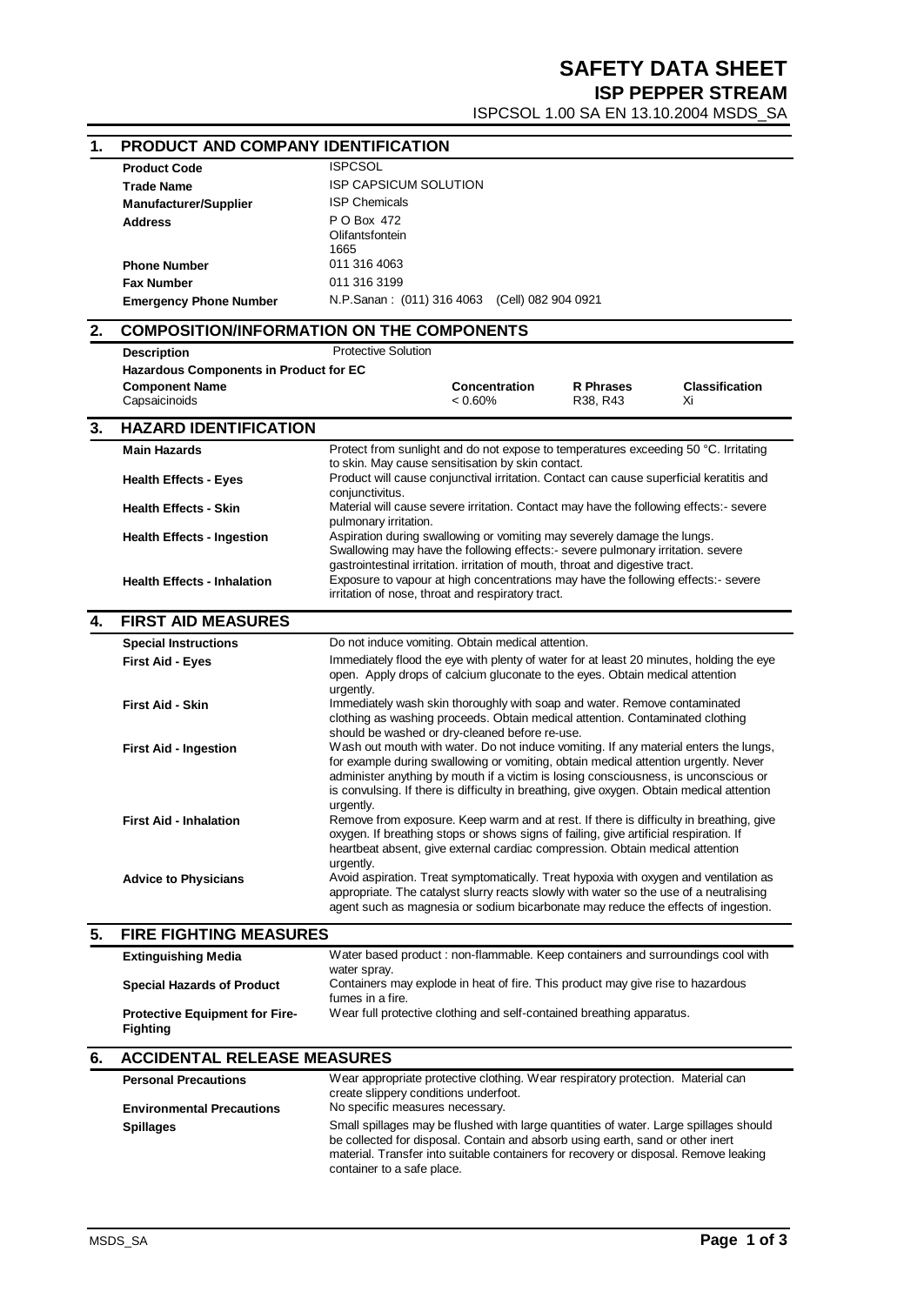| 7.  | <b>HANDLING AND STORAGE</b>                                     |                                                                                                                           |  |  |
|-----|-----------------------------------------------------------------|---------------------------------------------------------------------------------------------------------------------------|--|--|
|     | <b>Handling</b>                                                 | Avoid contact with eyes, skin and clothing. Avoid splashing.                                                              |  |  |
|     | <b>Storage</b>                                                  | Storage area should be: under cover. cool. dry. well ventilated. out of direct sunlight.                                  |  |  |
|     |                                                                 | Store away from sources of heat or ignition. Storage temperature should be kept                                           |  |  |
|     |                                                                 | below 50 °C.                                                                                                              |  |  |
| 8.  |                                                                 | <b>EXPOSURE CONTROLS/PERSONAL PROTECTION</b>                                                                              |  |  |
|     | <b>Occupational Exposure Standards</b>                          |                                                                                                                           |  |  |
|     | Capsaicinoids                                                   | Capable of causing respiratory sensitisation.                                                                             |  |  |
|     | <b>Engineering Control Measures</b>                             | Exposure to this material may be controlled in a number of ways. The measures                                             |  |  |
|     |                                                                 | appropriate for a particular worksite depend on how the material is used and on the                                       |  |  |
|     |                                                                 | potential for exposure.<br>Respiratory protection if there is a risk of exposure to high vapour concentrations.           |  |  |
|     | <b>Respiratory Protection</b><br><b>Hand Protection</b>         | PVC or rubber gloves.                                                                                                     |  |  |
|     | <b>Eye Protection</b>                                           | Chemical goggles if there is a risk of accidental spraying.                                                               |  |  |
|     |                                                                 |                                                                                                                           |  |  |
| 9.  | PHYSICAL AND CHEMICAL PROPERTIES                                |                                                                                                                           |  |  |
|     | <b>Physical State</b>                                           | Liquid.                                                                                                                   |  |  |
|     | Colour                                                          | Orange.                                                                                                                   |  |  |
|     | Odour                                                           | Sharp. Strong.                                                                                                            |  |  |
|     | рH                                                              | Not soluble in water.                                                                                                     |  |  |
|     | Boiling Range/Point (°C)                                        | Residual liquid: >100C                                                                                                    |  |  |
|     | Flash Point (PMCC) (°C)                                         | None.                                                                                                                     |  |  |
|     | Solubility in Water (kg/m3)                                     | Aqueous emulsion                                                                                                          |  |  |
|     | Density (kg/m3)                                                 | 980.                                                                                                                      |  |  |
|     | Auto-flammability (deg C)                                       | Not auto-flammable.                                                                                                       |  |  |
|     | <b>Viscosity (cSt)</b>                                          | 2 at 25 °C.                                                                                                               |  |  |
| 10. | <b>STABILITY AND REACTIVITY</b>                                 |                                                                                                                           |  |  |
|     | <b>Stability</b>                                                | Stable under normal conditions.                                                                                           |  |  |
|     | <b>Conditions to Avoid</b>                                      | Exposure to direct sunlight. Temperatures in excess of 50 °C.                                                             |  |  |
|     | <b>Materials to Avoid</b>                                       | Oxidising agents.                                                                                                         |  |  |
|     | <b>Hazardous Decomposition</b><br><b>Products</b>               | Incomplete combustion will generate: oxides of carbon. carbon monoxide. acrid<br>smoke and irritating fumes.              |  |  |
| 11. | <b>TOXICOLOGICAL INFORMATION</b>                                |                                                                                                                           |  |  |
|     | <b>Acute Toxicity</b>                                           | Low order of acute toxicity.                                                                                              |  |  |
|     | <b>Irritancy - Eyes</b>                                         | Strong eye irritant                                                                                                       |  |  |
|     | <b>Irritancy - Skin</b>                                         | A single 4h semi-occlusive application to intact rabbit skin produced severe irritation                                   |  |  |
|     |                                                                 | (mean scores for erythema or oedema much greater than 2).                                                                 |  |  |
|     | <b>Skin Sensitisation</b>                                       | The possibility of allergic sensitisation should be considered.                                                           |  |  |
|     | <b>Sub-acute/Subchronic Toxicity</b>                            | Exposure by inhalation has been reported to cause decreased activity and narcosis.                                        |  |  |
|     | <b>Chronic</b><br><b>Toxicity/Carcinogenicity</b>               | None known.                                                                                                               |  |  |
|     | Genotoxicity                                                    | No relevant studies identified.                                                                                           |  |  |
| 12. | <b>ECOLOGICAL INFORMATION</b>                                   |                                                                                                                           |  |  |
|     | <b>Mobility</b>                                                 | The product will infiltrate soil and contaminate water. If released to water the product                                  |  |  |
|     |                                                                 | will float.                                                                                                               |  |  |
|     | Persistence/Degradability                                       | The product is expected to be partially or slowly biodegradable.                                                          |  |  |
|     | <b>Bio-accumulation</b>                                         | Product is not expected to bioaccumulate.                                                                                 |  |  |
|     | <b>Ecotoxicity</b>                                              | The product is rated as slightly toxic to aquatic species.                                                                |  |  |
| 13. | <b>DISPOSAL</b>                                                 |                                                                                                                           |  |  |
|     | <b>Product Disposal</b>                                         | Remove leaking container to a safe place. Dispose of in accordance with all<br>applicable local and national regulations. |  |  |
|     |                                                                 |                                                                                                                           |  |  |
| 14. | <b>TRANSPORT INFORMATION</b>                                    |                                                                                                                           |  |  |
|     | <b>UN Number</b>                                                | 1950                                                                                                                      |  |  |
|     | <b>UN Proper Shipping Name</b>                                  | Compressed gas, n.o.s.                                                                                                    |  |  |
|     | <b>UN Class</b>                                                 | 2.2                                                                                                                       |  |  |
|     | <b>ADR/RID/Land - Substance</b><br><b>Identification Number</b> | 1950                                                                                                                      |  |  |